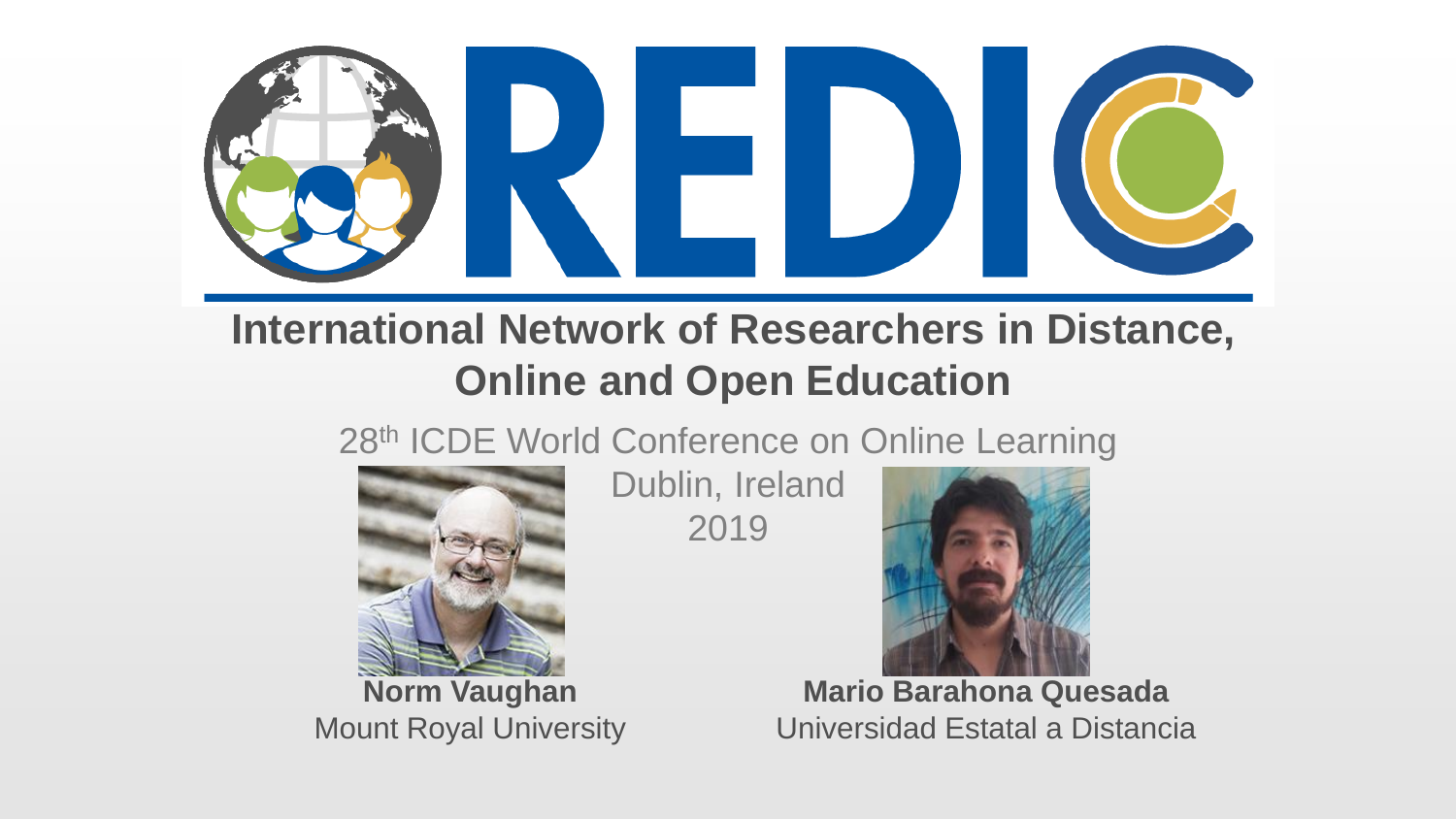

The International Network of Researchers in Distance, Online and Open Education (**REDIC**, by its acronym in Spanish) is a collaborative, academic and scientific network composed by researchers all over the world in order to create cooperation links, define common research topics, foster collaborative academic publishing, and establishing a common project portfolio suitable for international funding.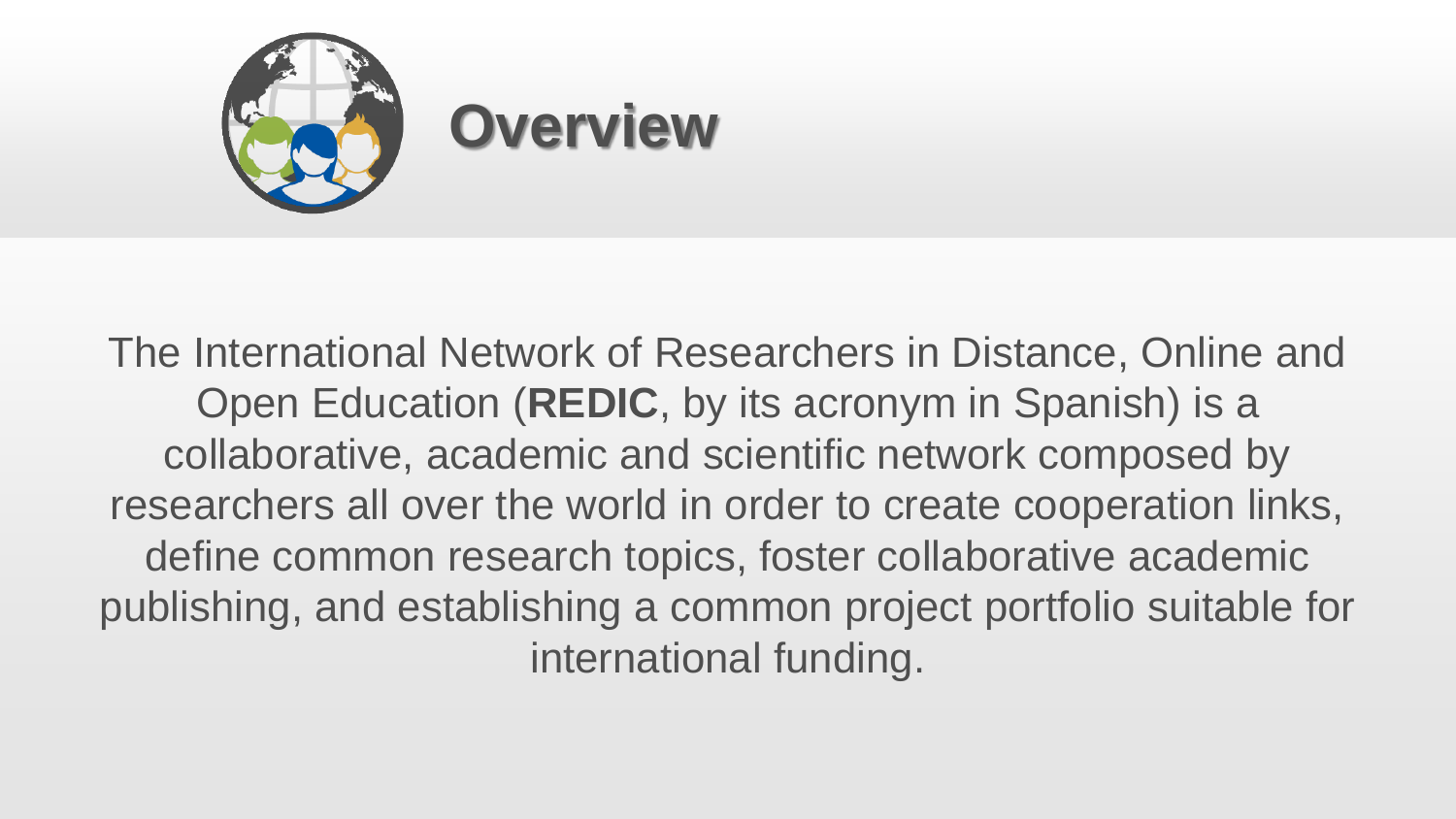

■ REDIC was officially established in 2017 by Maynor Barrientos (UNED, Costa Rica), Víctor Torres (UAN, Mexico) and Manuel Rosales (UDG, Mexico).

 $\blacksquare$  Up to date, REDIC brings together educational researchers from the five continents.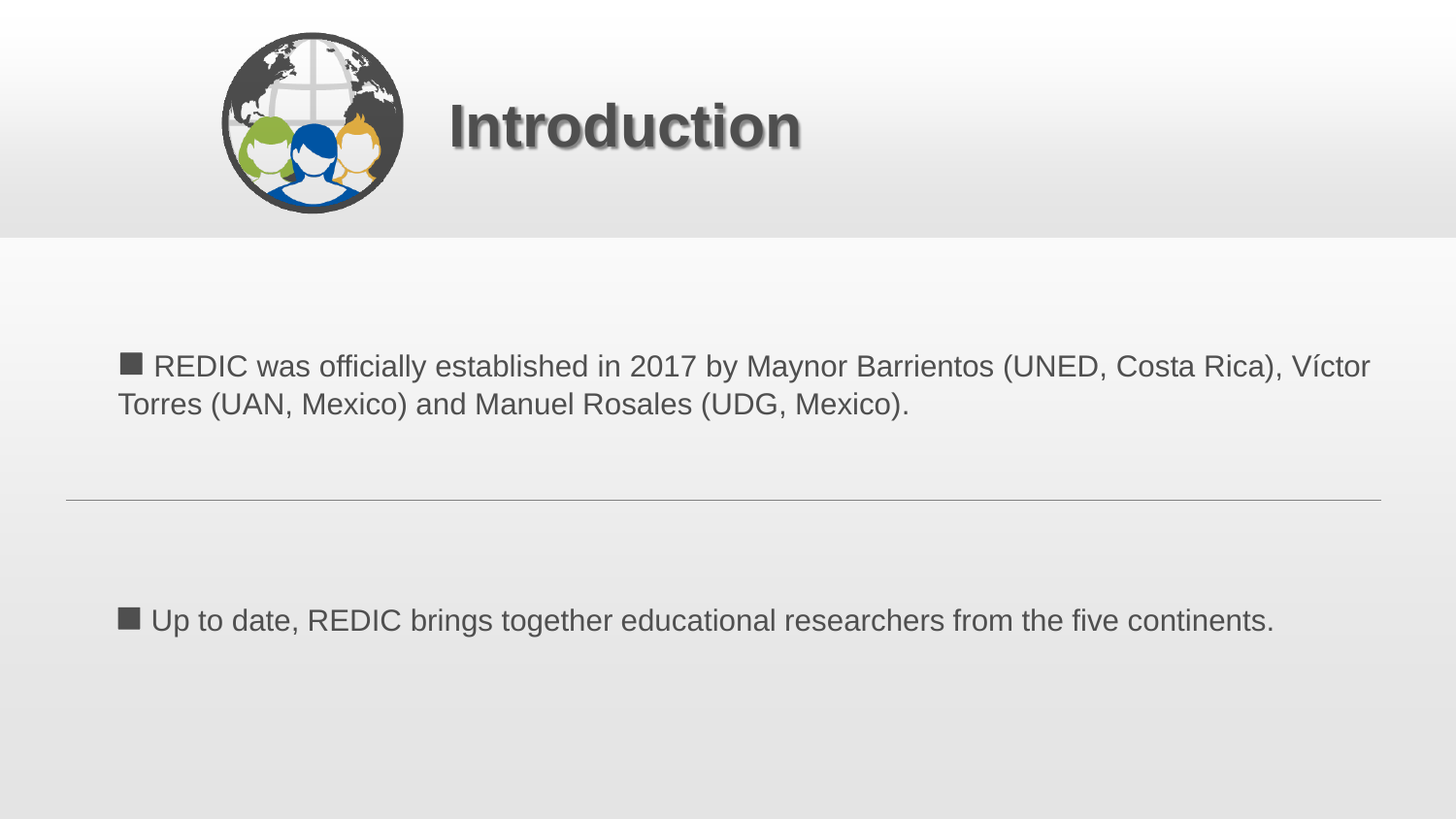

# **Theoretical Background**

 $\blacksquare$  REDIC is based upon the principles of collaborative working in academic networks, through which every partner benefits in terms of discovery, integration, and application of knowledge and teaching (Weller, 2011).

 $\blacksquare$  REDIC is made up from a series of dynamics of specific relationships among individual and institutional partners, that is, a set of exchange, approach, traffic, and linking actions, that could be definable, observable, representable, and traceable (Easley y Kleinberg, 2012).

 $\blacksquare$  REDIC is also conceived as the space in which all these relationships and actions take place. Its shape, size, and scope is naturally given by them (Barthelemy, 2011).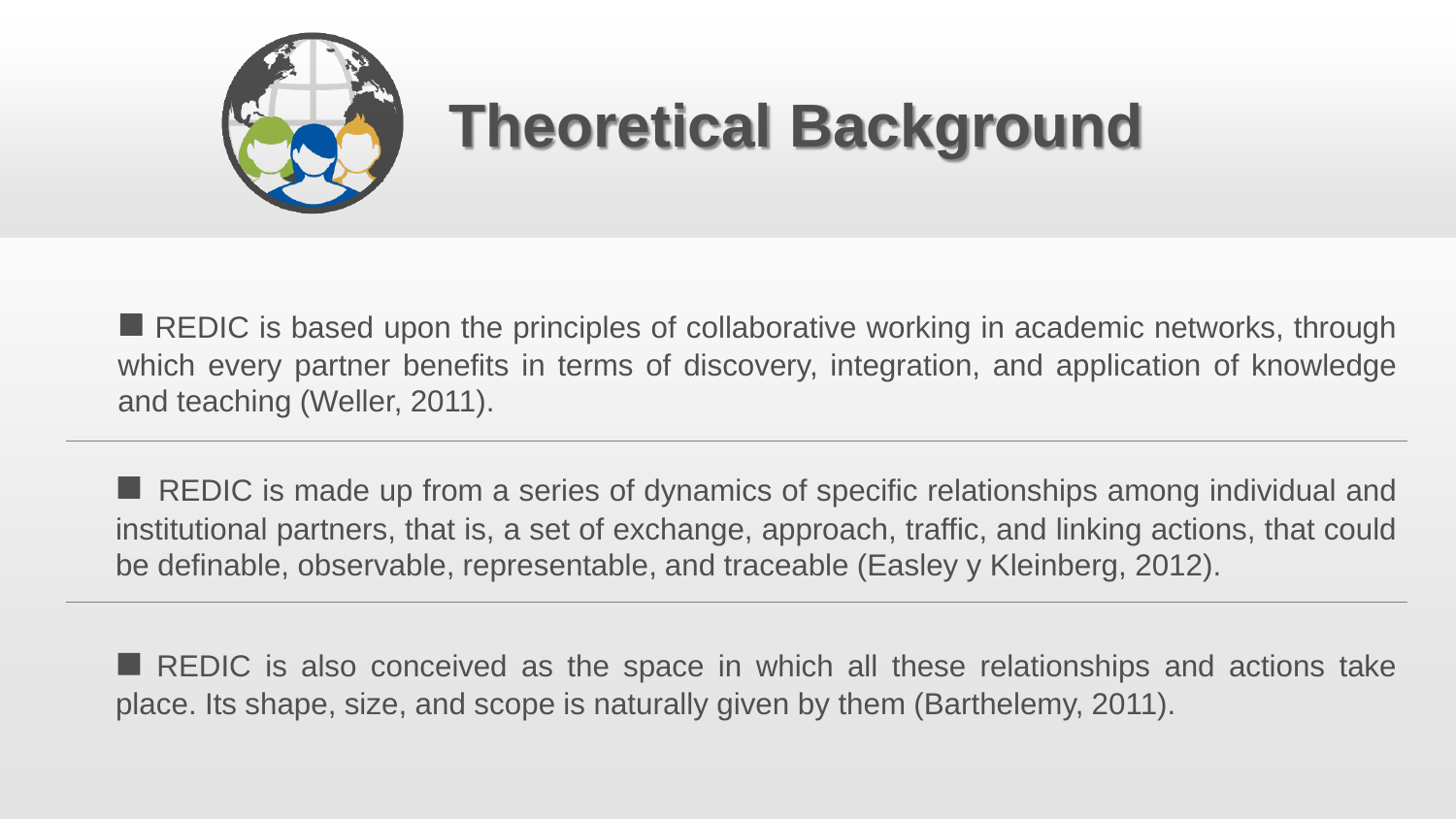

**n** REDIC is intended to create an space of academic and research relationships characterized by cooperation links, common research fields, collaborative academic publishing, and a common project portfolio suitable for international funding.

**n** REDIC seeks to design, facilitate, and lead collaborative distance, online, and open research projects that increase access to quality educational opportunities for citizens in its partner countries.

 $\blacksquare$  REDIC also aims at becoming an international hub that can bring together research opportunities and exchange of experiences of research groups from all over the world.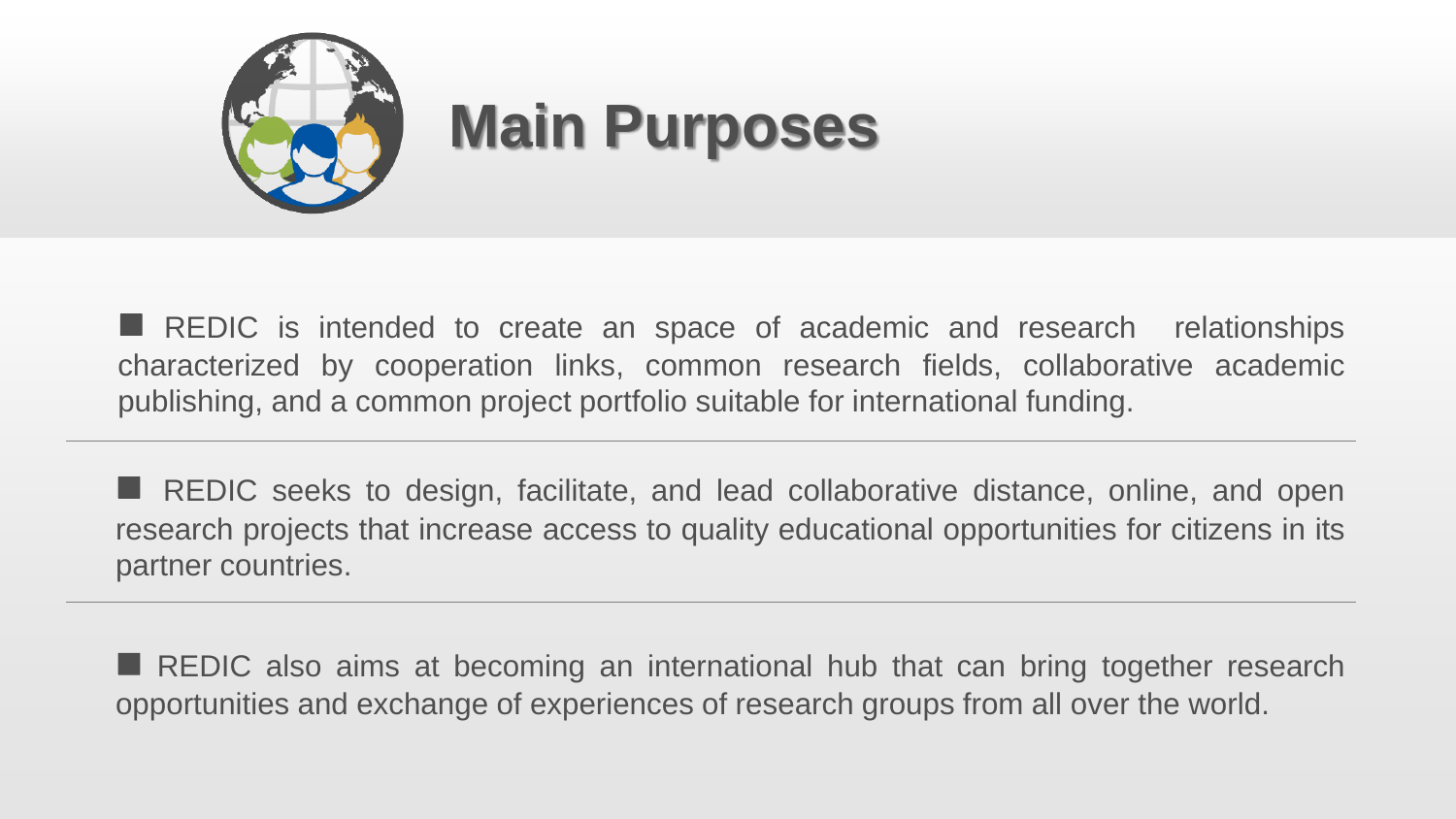

■ REDIC has a horizontal organizational structure composed by individual and institutional nodes, mainly academic managers, scholars with experience in distance and online education, research programs, and other research networks.

**n** REDIC also comprises international advisors, teachers, students, and general public interested in distance and online education.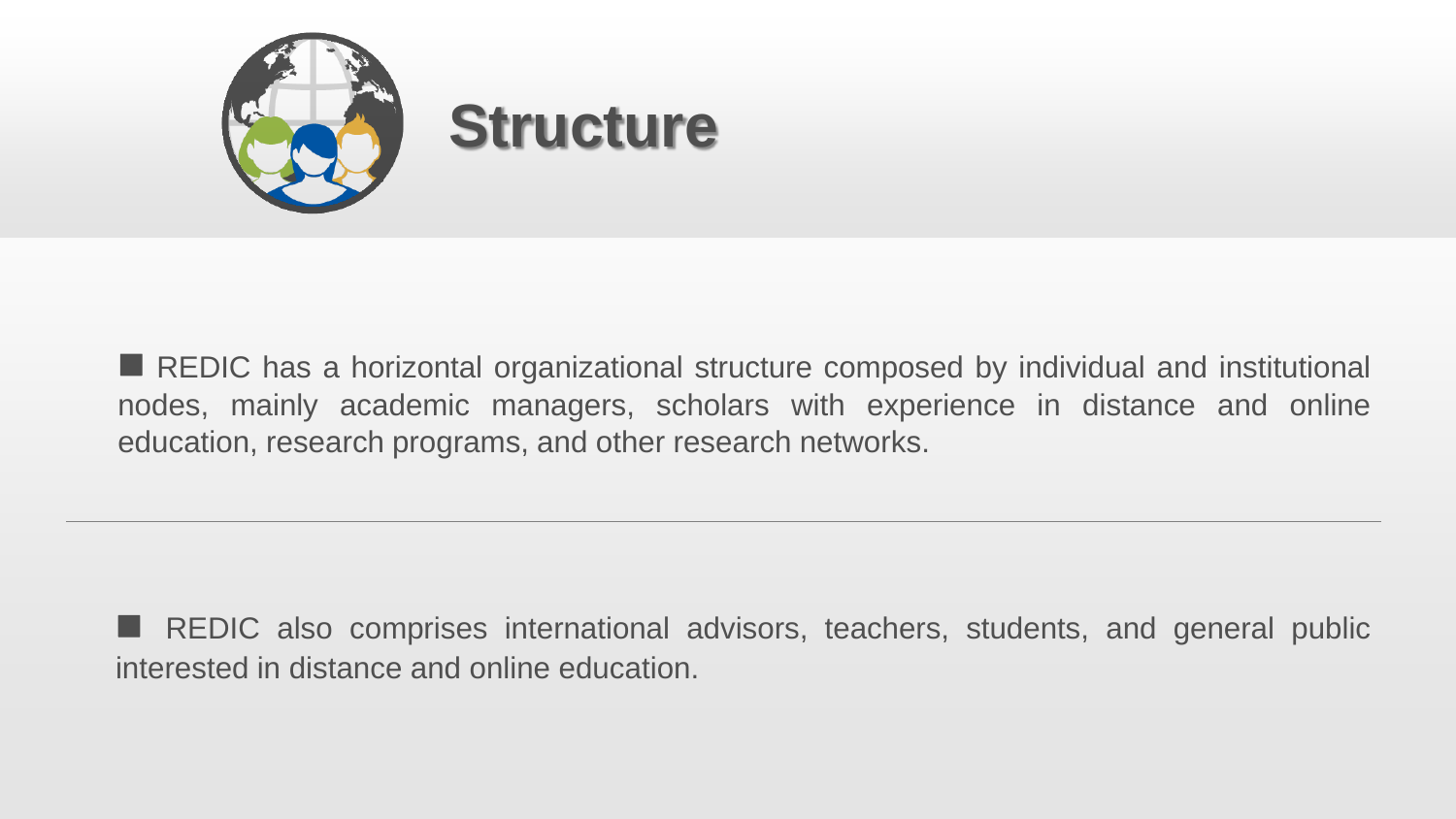

### **Current Partners**

■ Canada (Avant Learning, Athabasca University, Mount Royal University, Royal Roads University, St. Lawrence University).

■ Panama (Universidad de Panamá).

**n** United States (Penn State University, University of California Irvine, University of New Mexico, University of Wisconsin).

■ Mexico (CRESUR, Delfín Program, ITES Zamora, UAC, UAN, UANL, UAT, UDG, UMSNH, UNIPEM).

■ Colombia (ECCI, FUS, PG, UElBosque, UniGermana, UniMinuto, UniValle, Universidad Católica Luis Amigó, Universidad Santo Tomás).

■ Venezuela (Universidad Nacional Abierta).

**n** Nicaragua (Universidad Nacional de Ingeniería).

■ Peru (Centro Ann Sullivan, Pontificia Universidad Católica).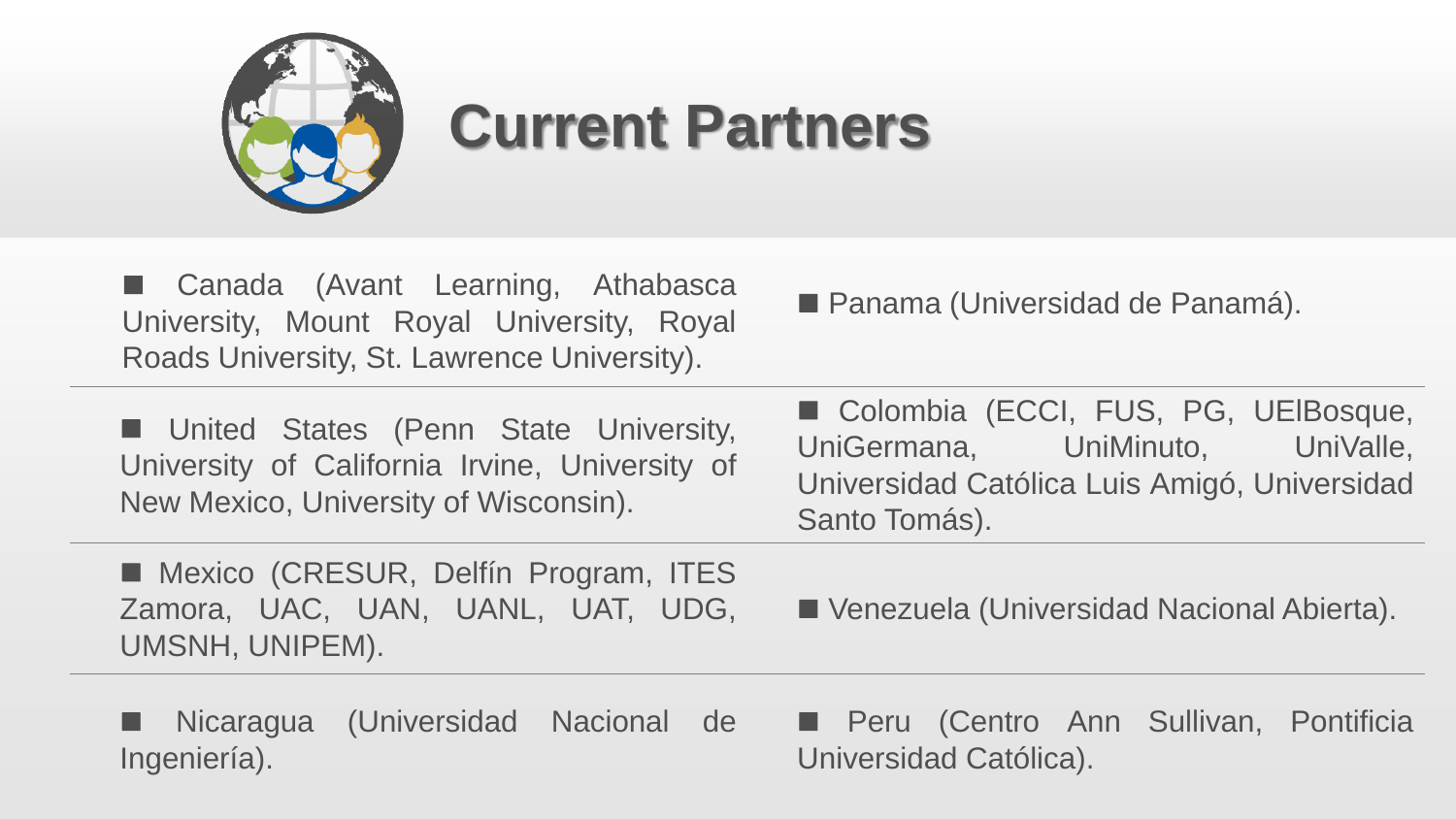

## **Current Partners**

| Argentina (Universidad de Buenos Aires,<br>Universidad de la Cuenca del Plata).      | Spain (UB, UGR, UHU, UOC, USAL).                                       |
|--------------------------------------------------------------------------------------|------------------------------------------------------------------------|
| ■ Cuba (Universidad Central de Las Villas,<br>Universidad de Ciencias Informáticas). | South Africa (University of South Africa).                             |
| Dominican Republic<br>(Universidad Abierta para Adultos).                            | <b>United Arab Emirates</b><br>(Hamdan Bin Mohammed Smart University). |
|                                                                                      |                                                                        |

■ Puerto Rico (EDP University). ■ New Zealand (The Open Polytechnic).

■ United Kingdom (The Open University).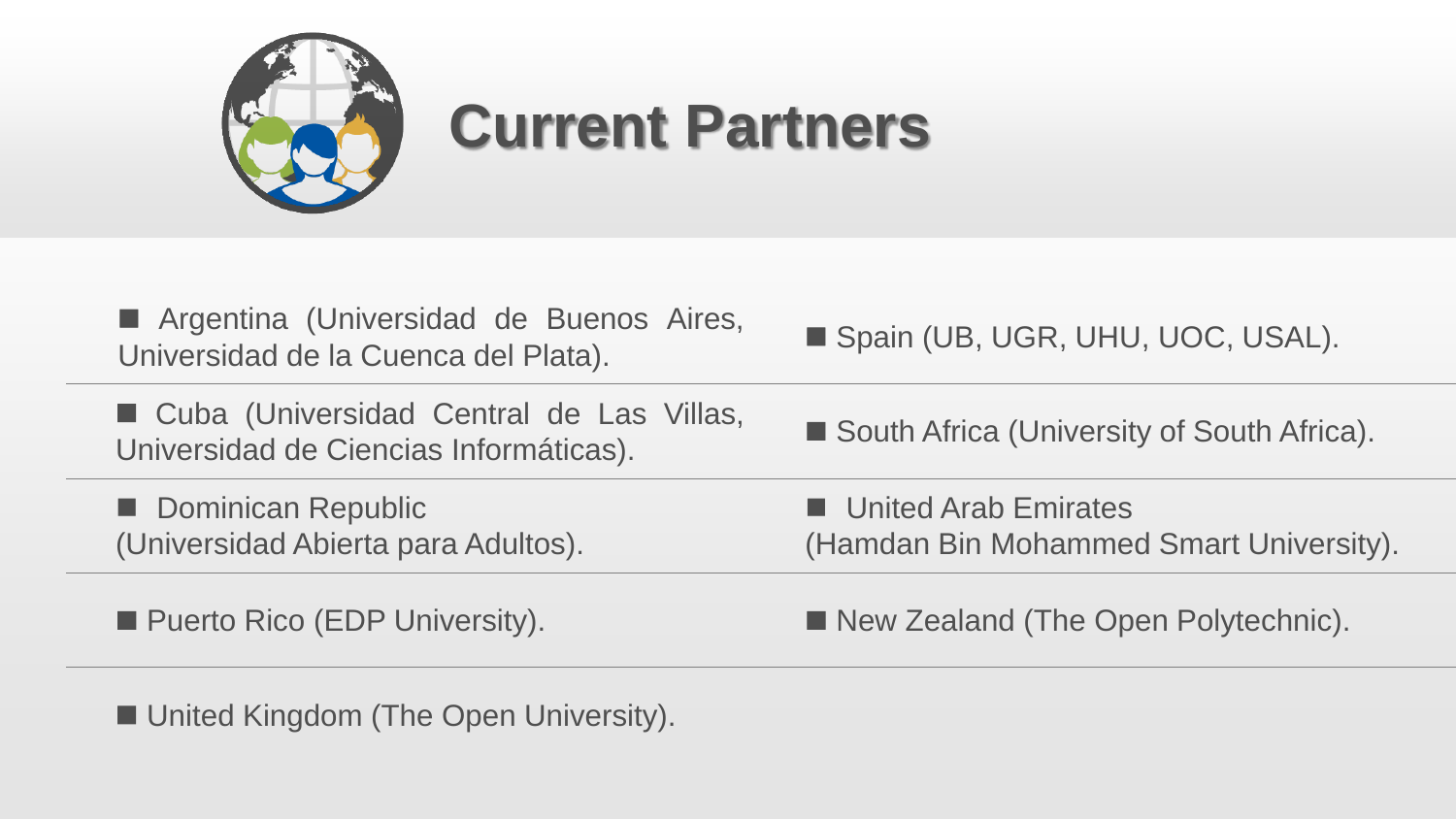

# **Research Topics**

| International Cooperation in Distance,<br><b>Online and Open Education</b> | ■ Quality Assurance in Distance, Online and<br><b>Open Education</b>                                   |
|----------------------------------------------------------------------------|--------------------------------------------------------------------------------------------------------|
| Open Educational Resources                                                 | <b>E</b> Innovative Teaching for Distance Online<br>and Open Education                                 |
| Educational Technology for Distance,<br><b>Online and Open Models</b>      | Democratization and<br>Ethics,<br>Social<br>Inclusion in Distance, Online and Open<br><b>Education</b> |
| Institutional<br>Innovative<br>Organization<br><b>Models</b>               | Academic Mobility                                                                                      |
| Educational Innovation                                                     | International Collaborative Publishing                                                                 |
| New Services for Students                                                  | International Research Portfolios                                                                      |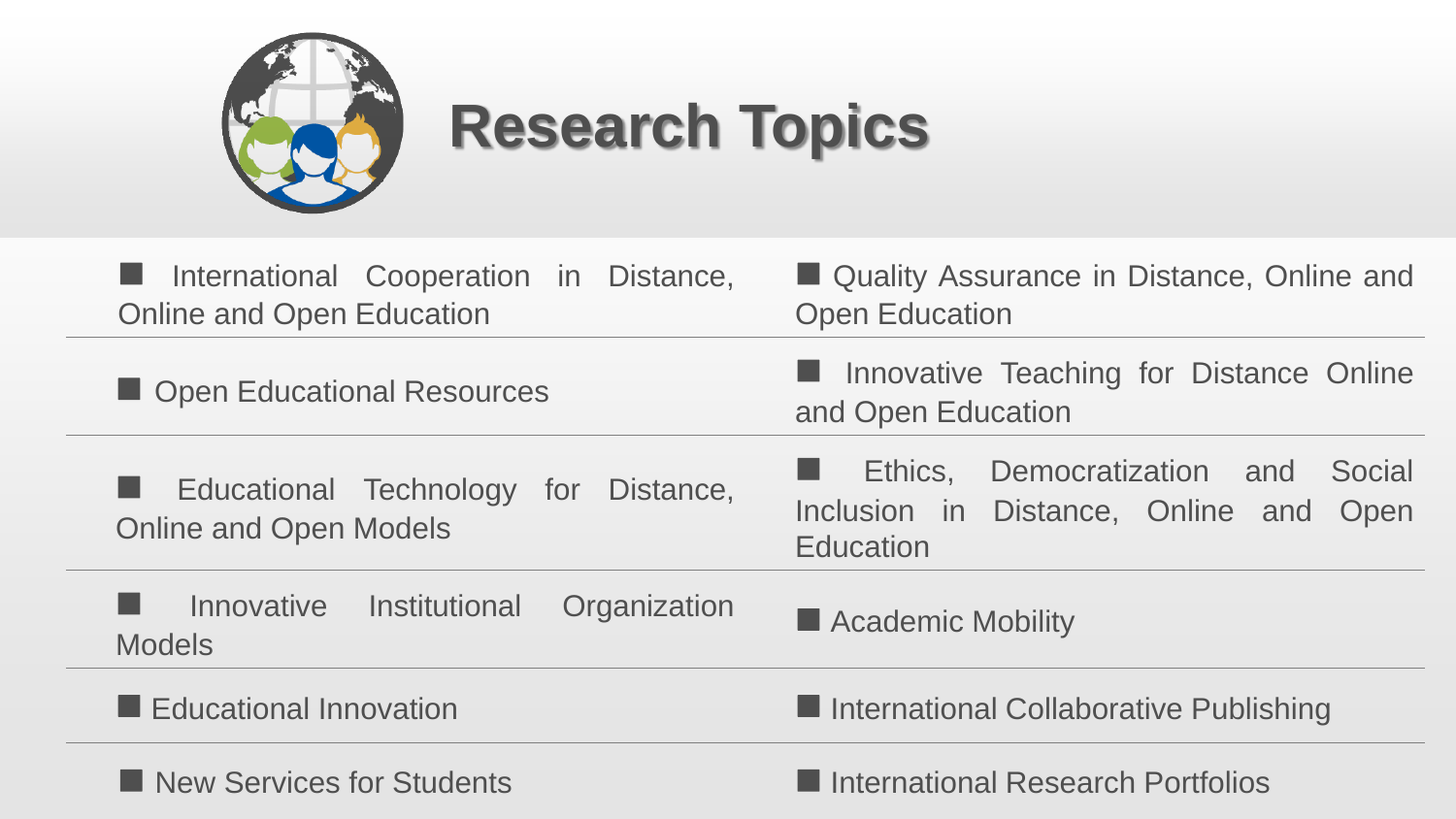

■ An Intercultural Model of Analysis and Evaluation of Instructional Design and Production of Learning Materials. Avant Learning (Canada) & UNED (Costa Rica). (Aucoin & Barahona).

■ Evaluation of Learning in Online Courses: Case Studies from UNED (Costa Rica), UDG (Mexico), UAPA (Dominican Republic), EDP (Puerto Rico) and UPCP (Peru). (Various research teams).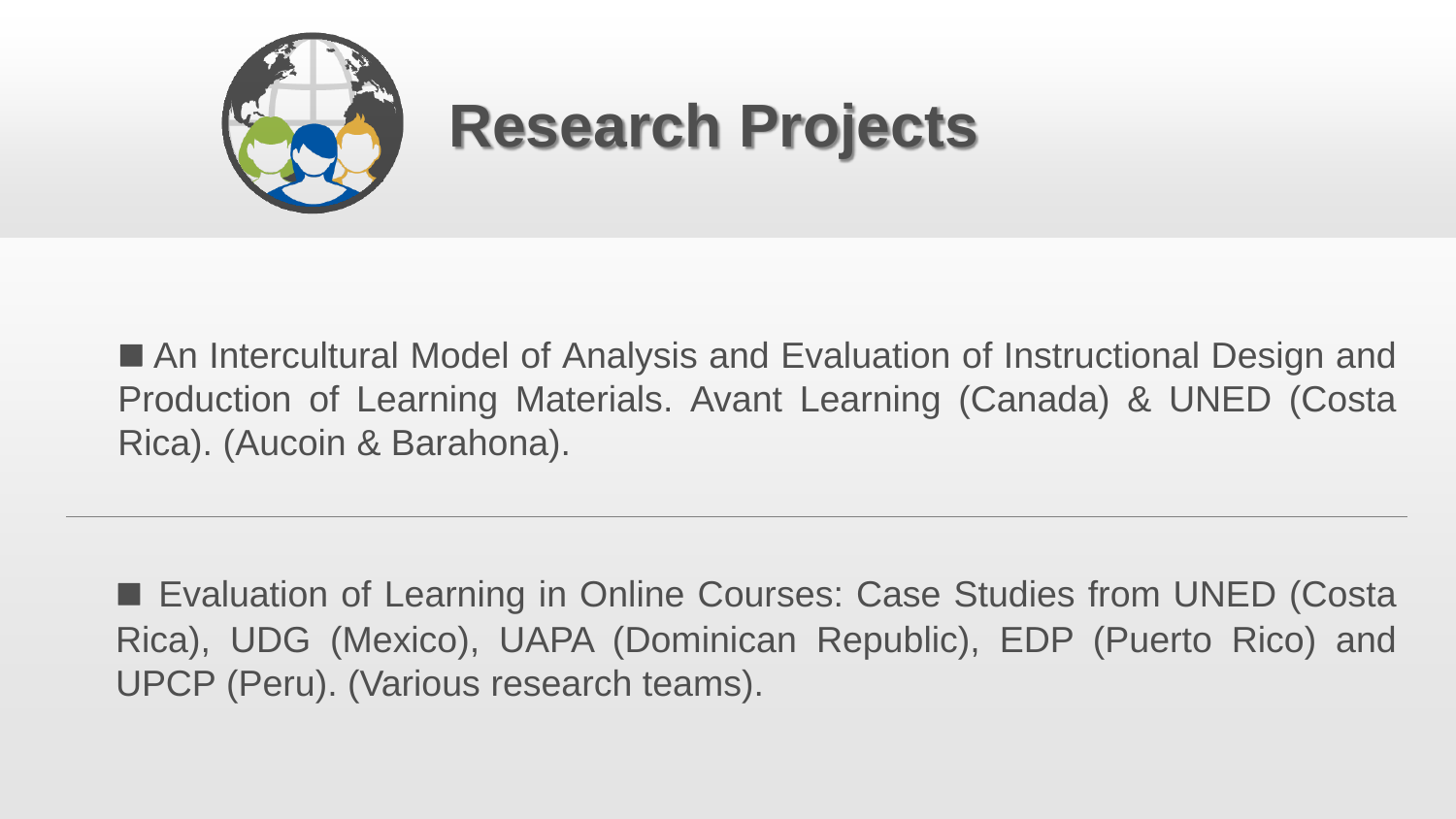

■ Training Needs of Students in Research Skills. UNED (Costa Rica) & UNICAR (Mexico). (Díez, Herrera, Barrientos & Cascante).

■ A Reference Framework for the Development of Digital Learning Competencies among Higher Education Students. ECCI (Colombia) & UNED (Costa Rica). (Various research teams).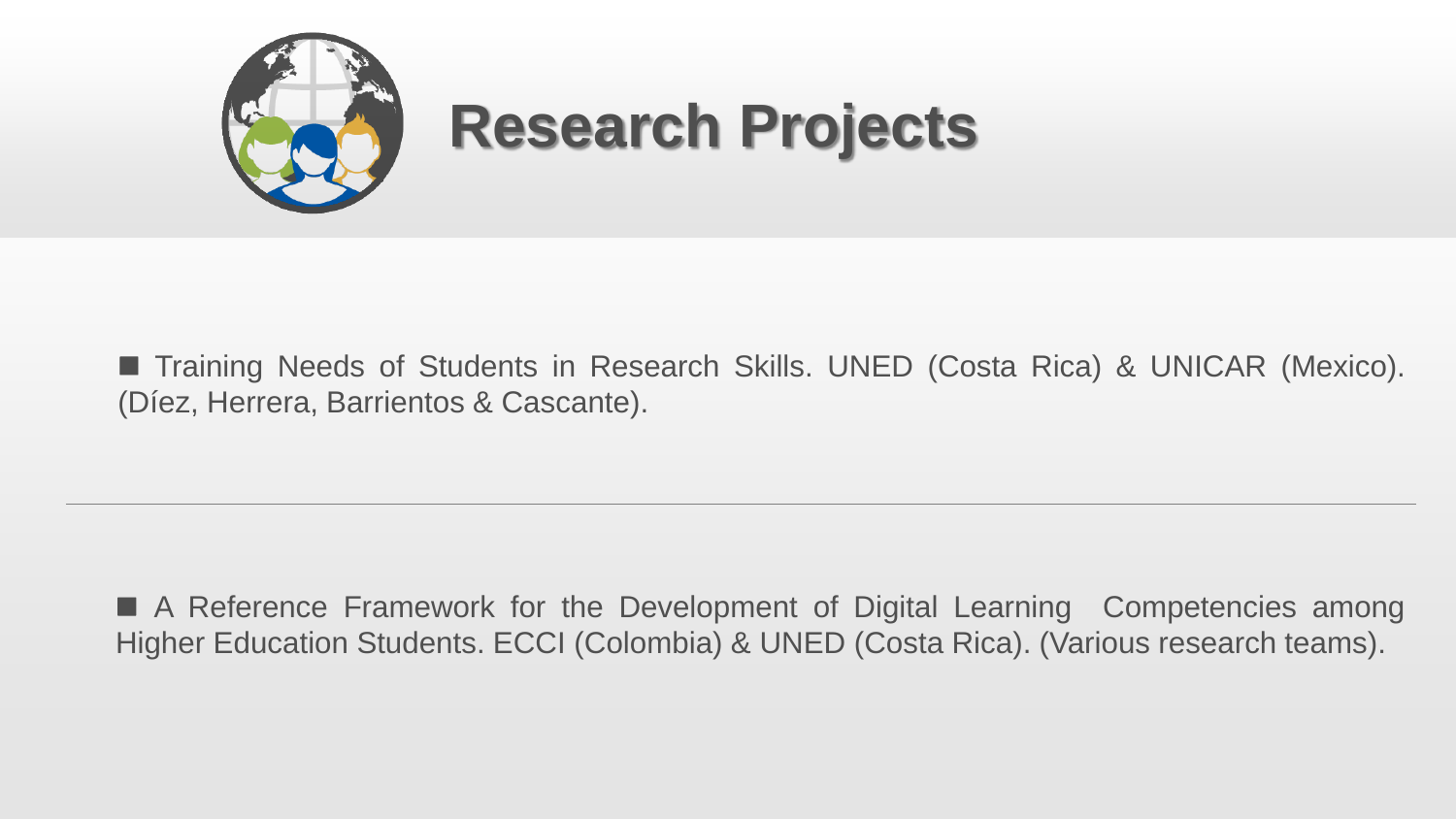

■ Skills Development for Educational Research in ICT-Mediated Learning Environments. UNI (Nicaragua) & UNED (Costa Rica). (Flores & Barrientos).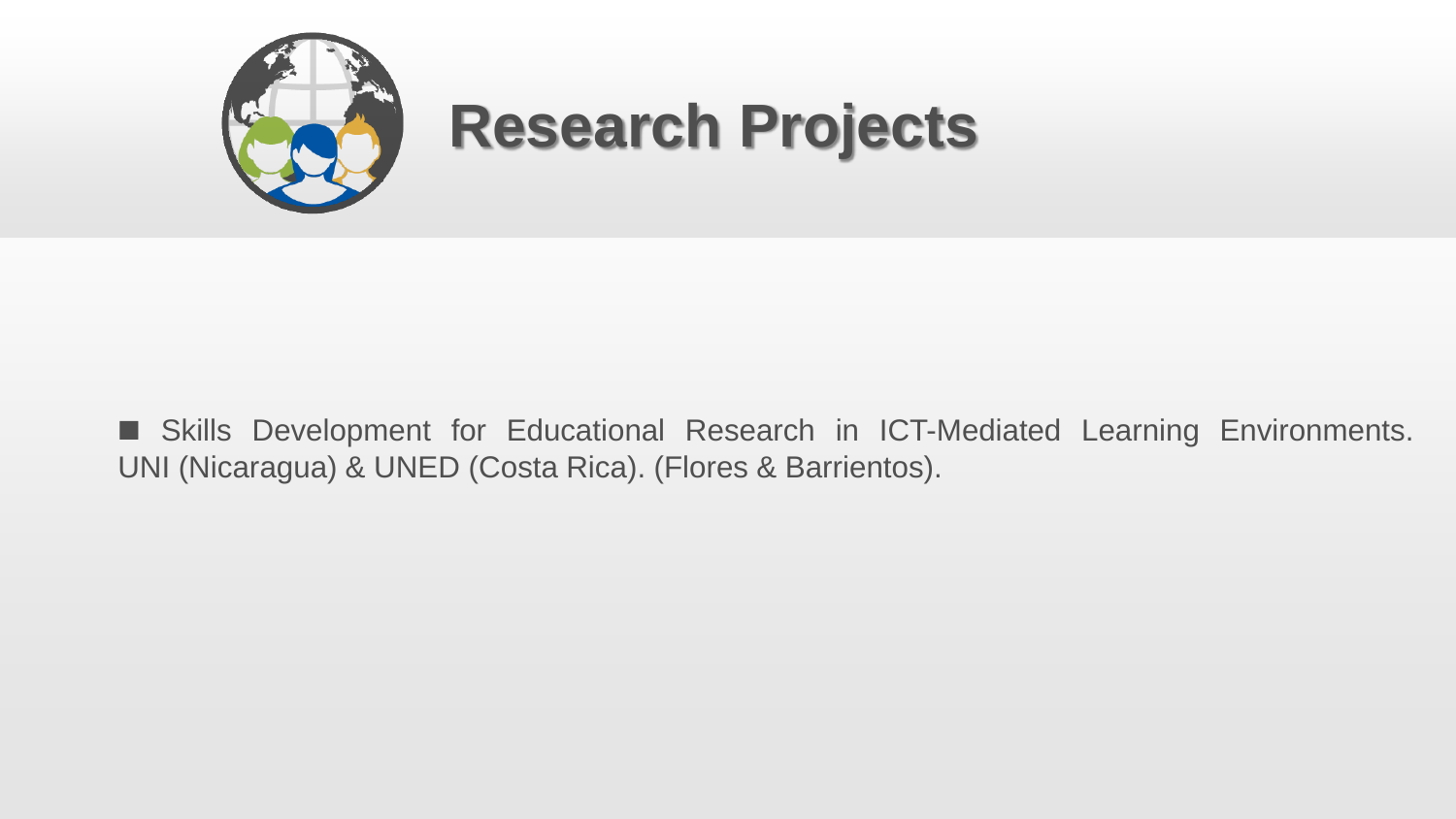

■ 1<sup>st</sup> REDIC International Conference: Building Bridges to Strengthen Distance, Online and Open Education. March 18<sup>th</sup> to March 21<sup>st</sup>. UNED, San José Costa Rica.

**n** Reception and supervision of international students during the 24<sup>th</sup> Research Summer of the Interinstitutional Program for the Strengthening of Research and Graduate Studies of the Pacific (Delfín). June 17<sup>th</sup> to August 2<sup>nd</sup>, 2019.

■ 1<sup>st</sup> International Colloquium on Media, Production and Education. August 22<sup>nd</sup> to August 23rd . UNED, San José, Costa Rica.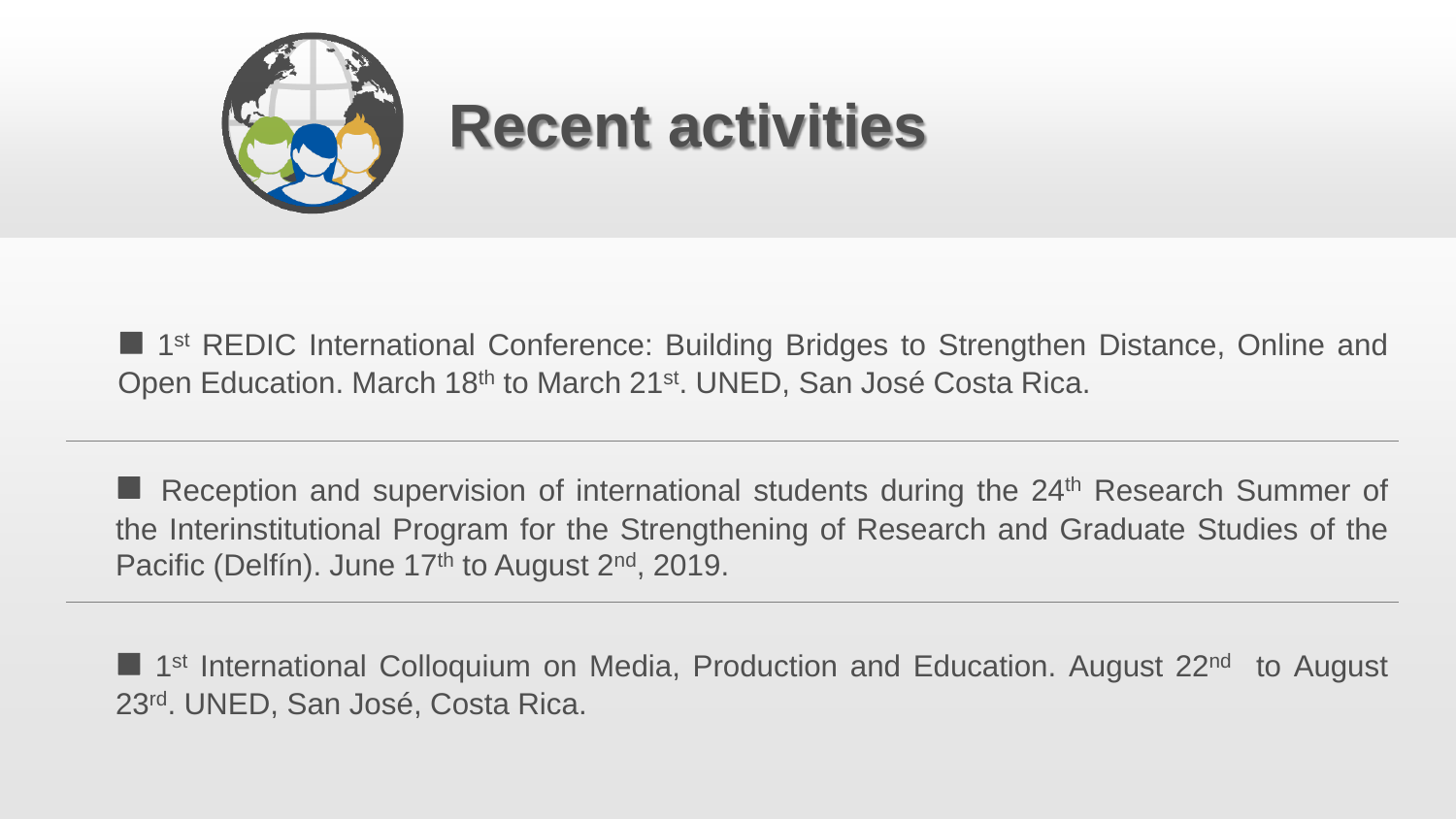

■ International Meeting on Learning Analytics. Main speaker: Paul Prinsloo, University of South Africa. March 2020 (exact date to be determined). UNED, San José, Costa Rica.

■ 2nd REDIC International Conference. September 7<sup>th</sup> to September 12<sup>th</sup>, 2020. UAPA, Santiago de Los Caballeros, Dominican Republic.

■ International Conference on Learning Evaluation and Digital Technology: Challenges and Opportunities for Distance Education. September 28<sup>th</sup> to October 2<sup>nd</sup>, 2020. UNED, San José, Costa Rica.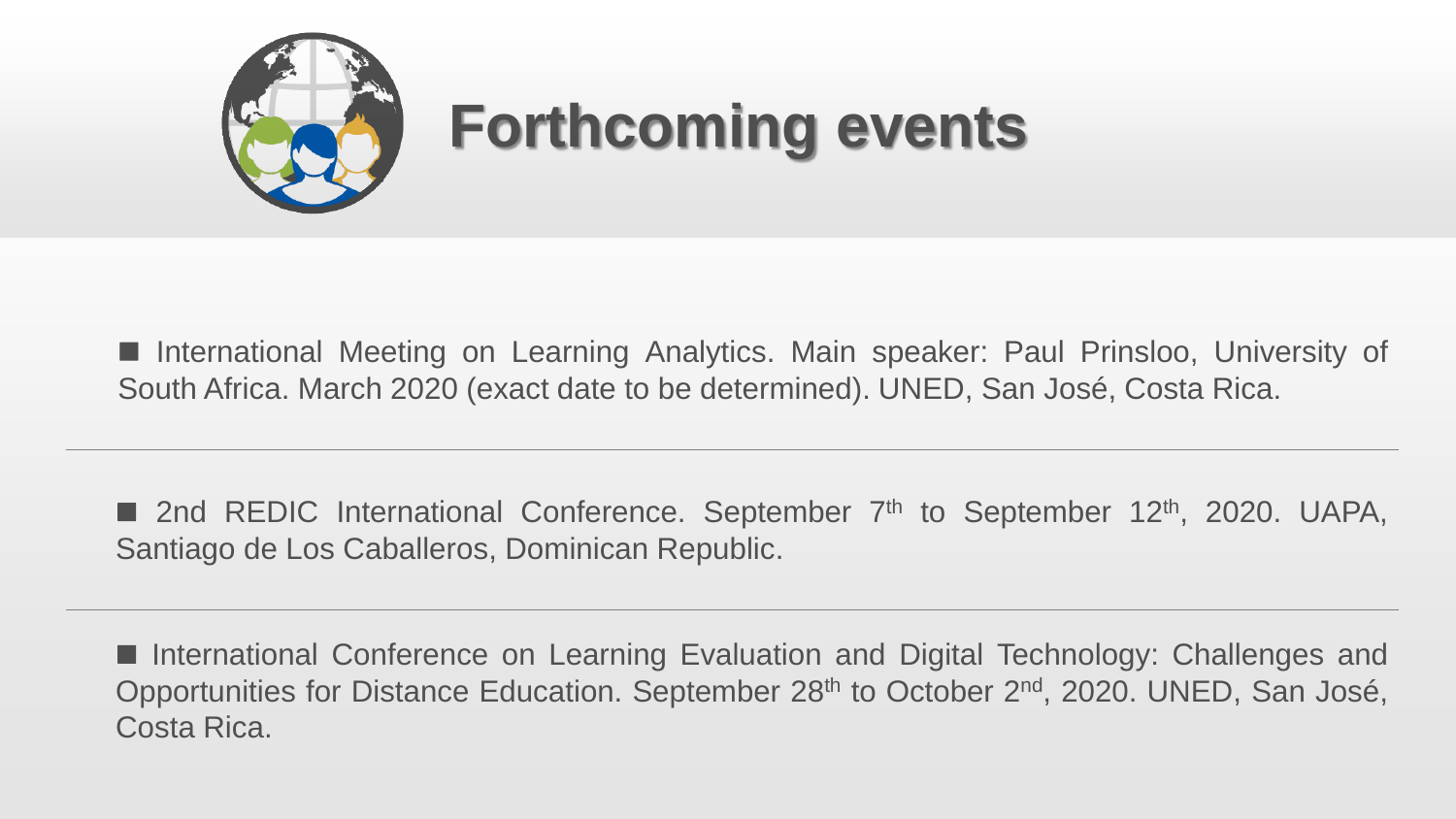

# **Contact Information**



**Norm Vaughan** Mount Royal University nvaughan@mtroyal.ca



**Mario Barahona Quesada** Universidad Estatal a Distancia mbarahona@uned.ac.cr